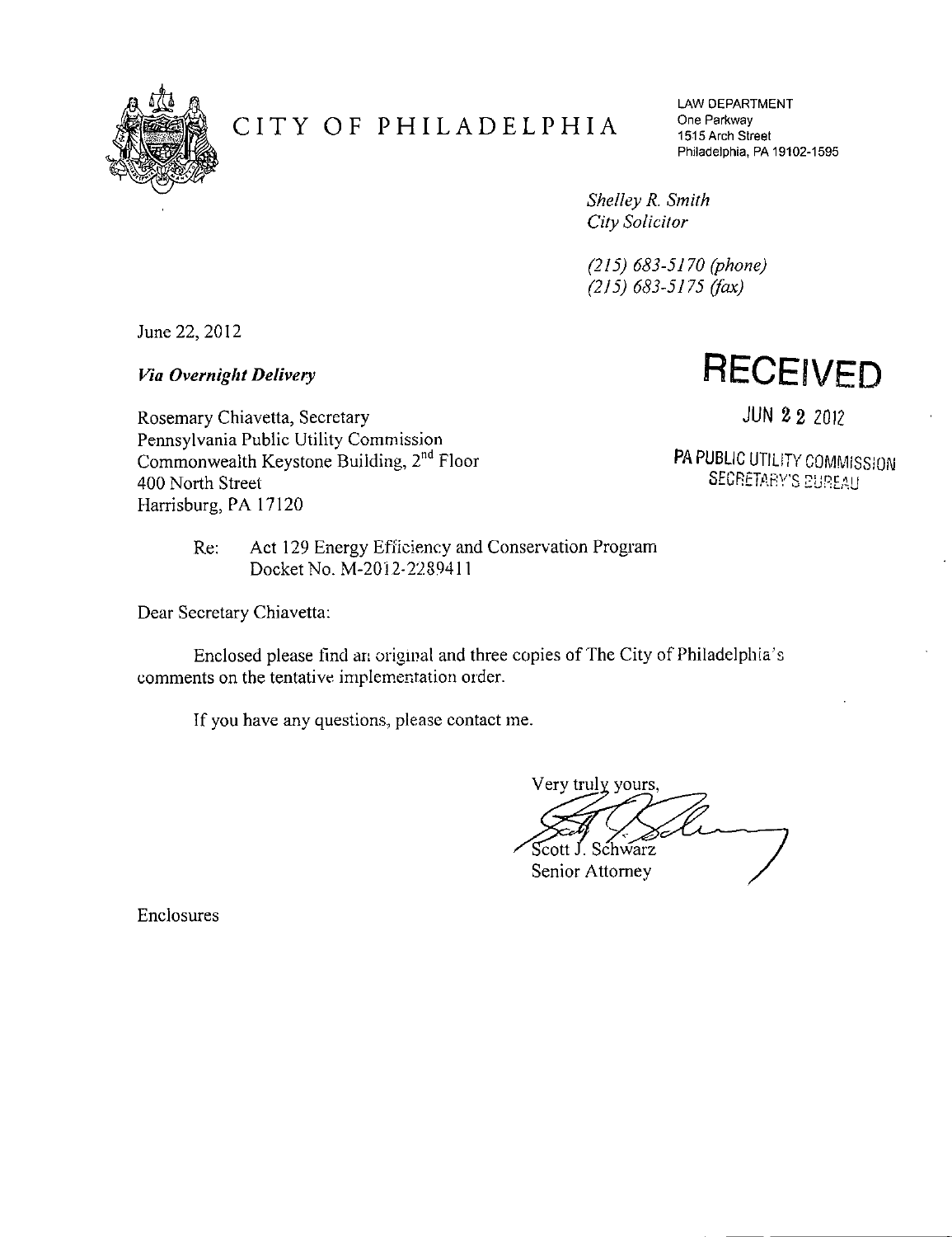## Before the PENNSYLVANIA PUBLIC UTILITY COMMISSION

**Act 129 Energy Efficiency and Conservation Program Phase Two** 

**Docket Number M-2012-2289411** 

## **COMMENTS ON THE TENTATIVE IMPLEMENTATION ORDER OF THE CITY OF PHILADELPHIA**

 $\rightarrow$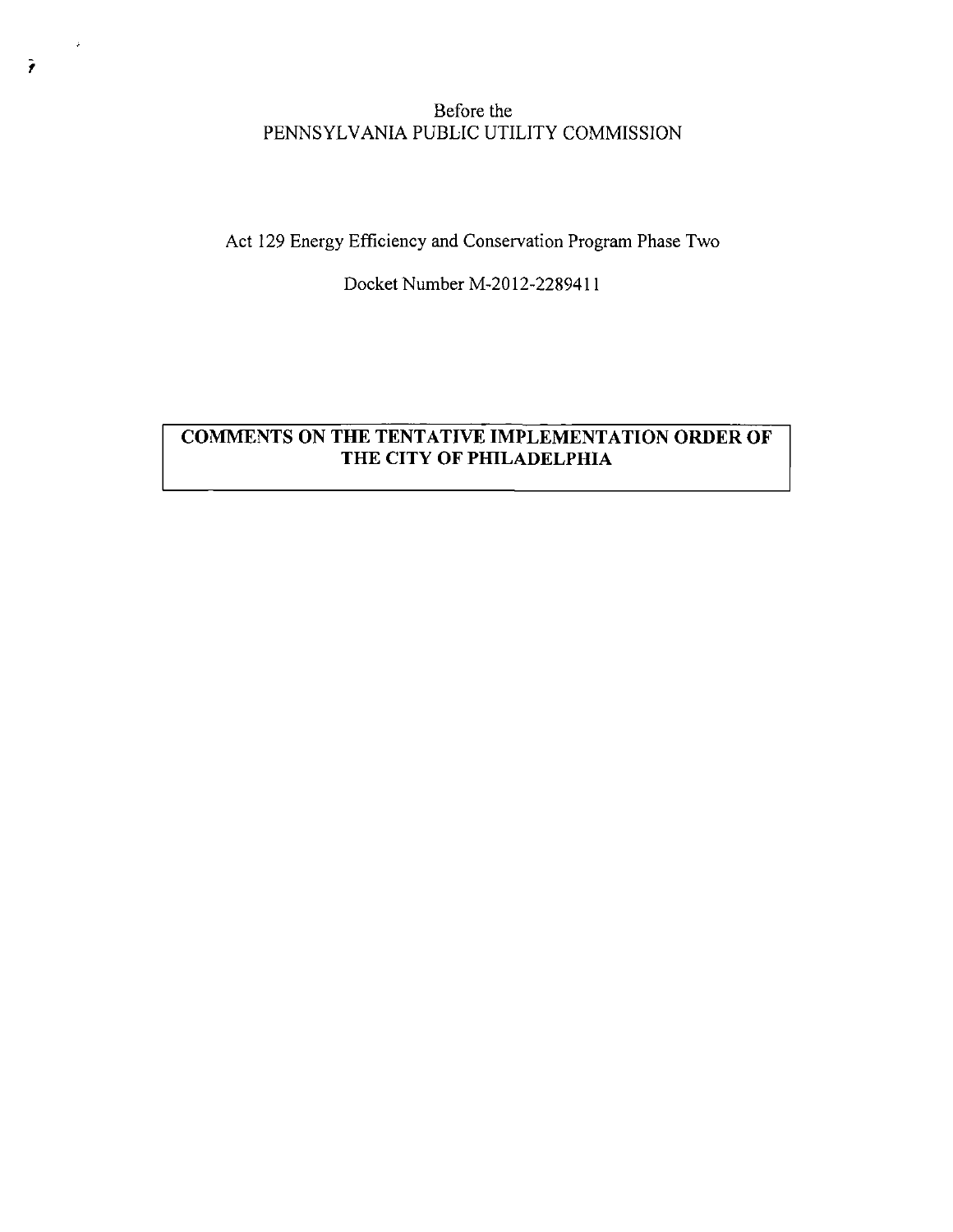1. On May 10, 2012, the Public Utility Commission (Commission) adopted a Tentative Implementation Order on the Commonwealth of Pennsylvania Energy Efficiency and Conservation (EE&C) Program. The Commission directed the interested parties file comments by June 25,2012.

 $\mathcal{P}$ 

2. The City of Philadelphia (City) filed timely comments on the Act 129 EE&C program Phase Two in response to the Secretarial Letter dated March 1, 2012. In those comments the City addressed many issues of concern. The City is pleased that the Tentative Implementation Order reflects many of the City's comments. The comments to the Tentative Implementation Order address only those issues the City believes are of the highest priority in establishing an effective Phase Two Program.

3. Peak Demand Programs. The City does not believe that all peak demand programs should be discontinued in Phase Two. The City understands the Commission's concerns about the need to evaluate the result of the Phase One peak demand initiatives. However, the City believes, in particular, it is counter-productive to end support of the air conditioning direct load control programs for residential and commercial customers. These programs have been effective in reducing peak loads in many other states, and the evaluations of those similar programs combined with preliminary evaluations of the Pennsylvania programs should be sufficient to determine their effectiveness.

In addition, the City believes that the evaluation of the remaining Phase One peak load programs can be accomplished in a manner which would allow for the continuation and modification of other peak load initiatives in Phase Two. The programs that are shown to be clearly cost-effective should be continued as soon as the evaluations are completed. In the Final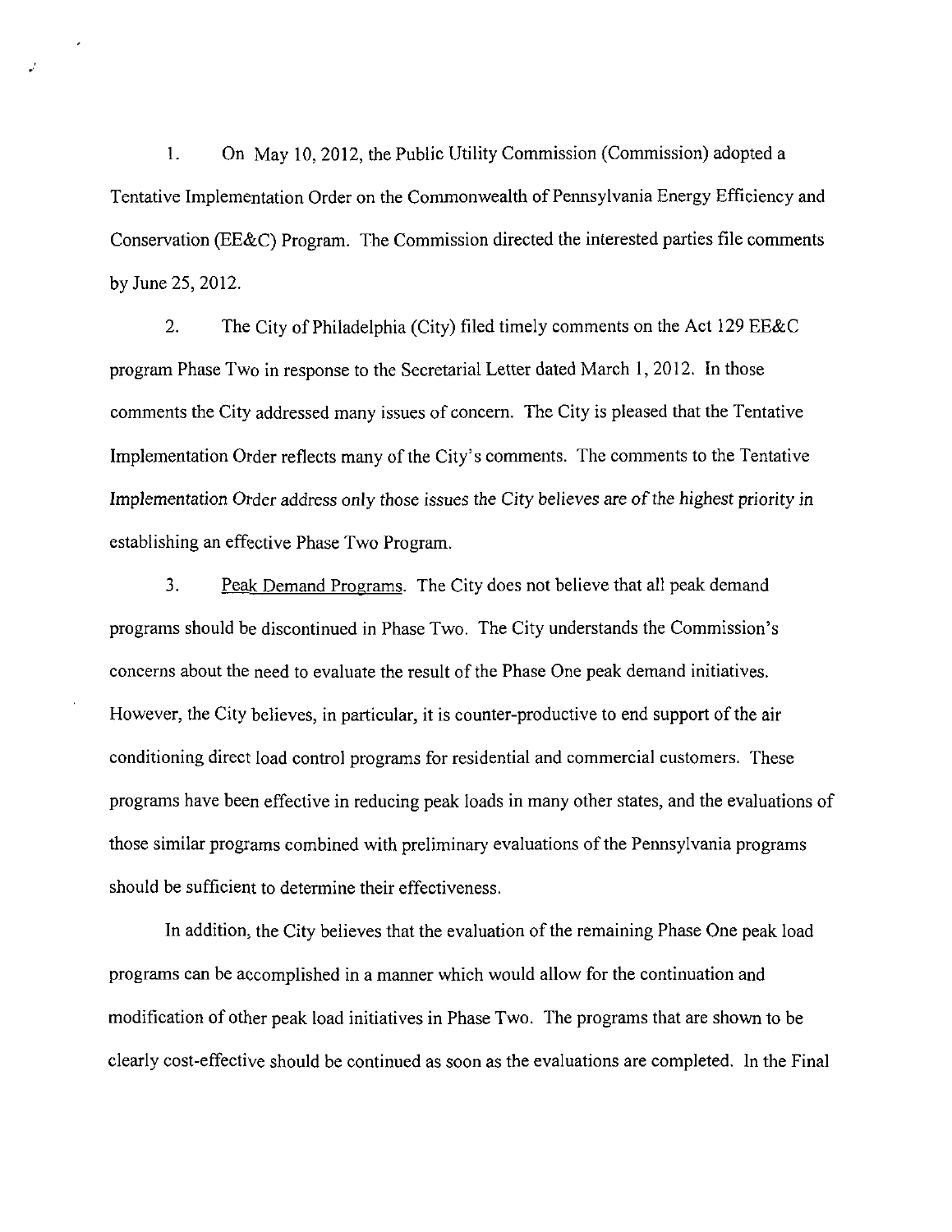Implementation Order the Commission should allow for the continuation of those successful programs with such modifications as the Commission deems appropriate to improve their effectiveness.

The City believes that funding for peak demand programs should be collected during Phase Two. If certain peak load programs are dropped, those collected funds should be shifted to provide funding for energy consumption reduction programs. Priority could be given to measures that permanently reduce peak loads as well as reduce electricity consumption.

4. Carve-Out for Government, Educational and Nonprofit Entities. The City supports the Commission's statement that a 10% carve out should be maintained in Phase Two. The City also supports including measures targeting multi-family housing. However, the addition of certain multi-family facilities to the carve-out may be complicated. Many multifamily facilities owned by governments and non-profits have individually metered residential customer accounts. EDCs should be mindful to avoid cross-subsidies of residential customers from the commercial customer classes.

5. On-Bill Financing. The City agrees with the Commission that further exploration of on-bill financing is necessary. The City believes that on-bill financing may be particularly helpful in assisting difficult to reach customers like small businesses. The City further believes that pending further Commission investigation, a pilot project may be helpful in better understanding some of the benefits and challenges of on-bill financing. The City is particularly concerned that some customers may have difficulty in making on-bill financing payments and could be at risk of losing utility service as a result.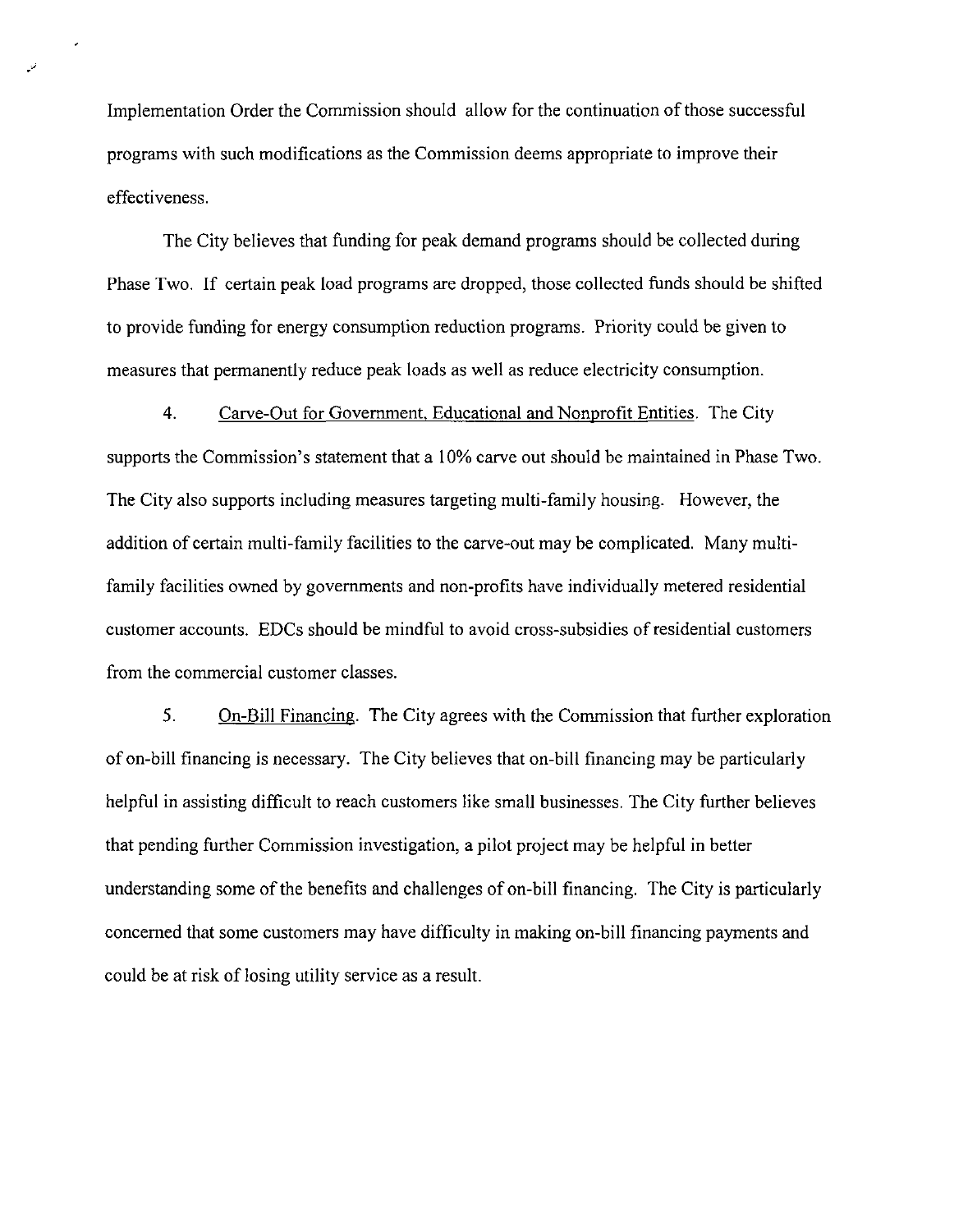6. Accumulated Saving in Excess of Reduction Requirements. The City supports the Commission's proposal to allow EDCs to accrue and use savings in excess of the Phase I targets to meet Phase Two consumption reduction targets.

7. Application of Excess Phase I Budget. The City supports the Commission's proposal that the Phase Two budgets not be reduced by the savings carried over from Phase One, and that the EDCs retain the full Phase Two budgets and provide EE&C programs throughout the course of Phase Two.

Dated: June 22, 2012

Respectfully submitted.

Scott Schwarz

Senior Attorney, City of Philadelphia